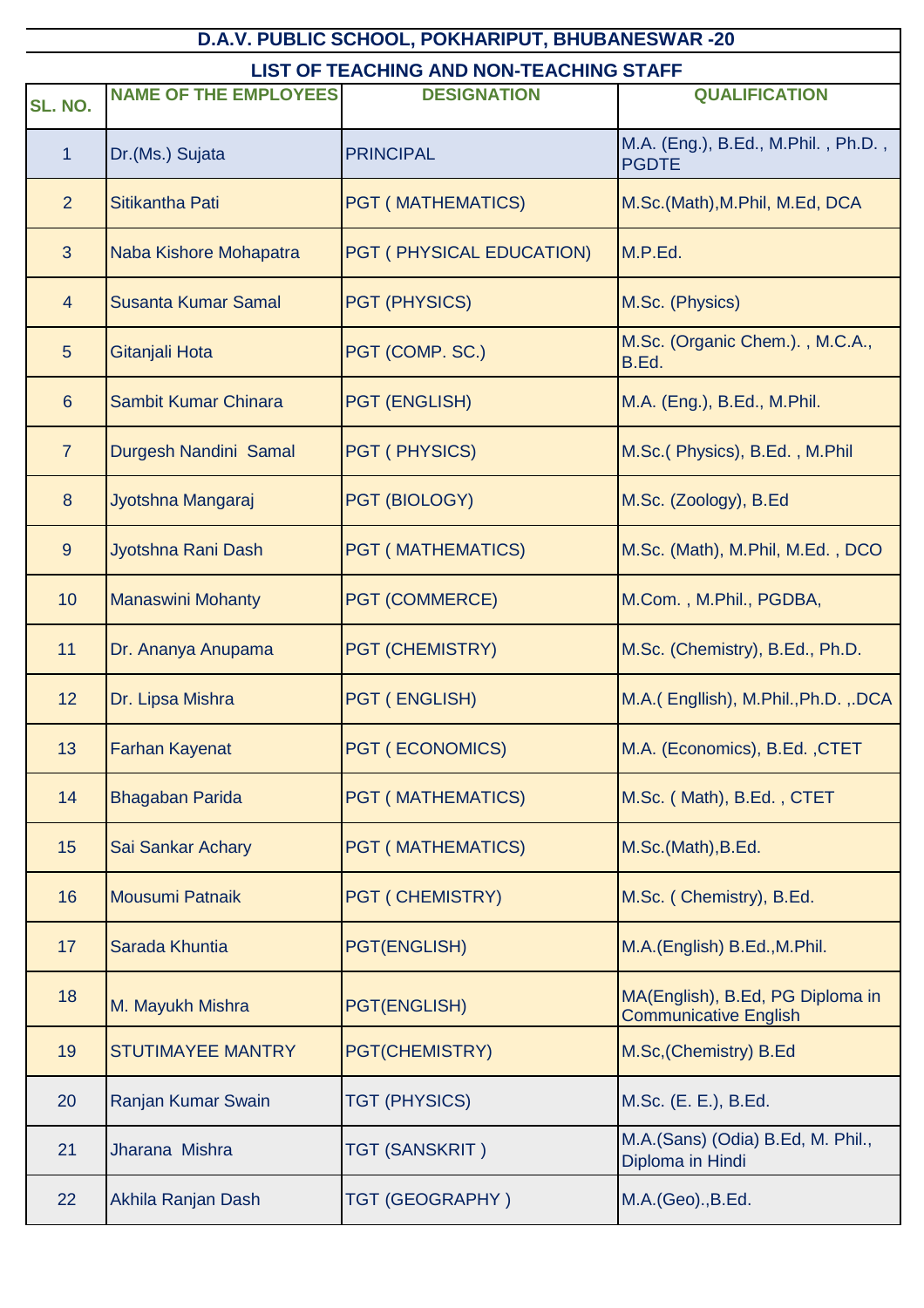| 24 | Santosh Kumar Kar            | <b>TGT (MUSIC)</b>       | Master in Music (M.Mus.)                                                                         |
|----|------------------------------|--------------------------|--------------------------------------------------------------------------------------------------|
| 25 | <b>Bijay Kumar Panda</b>     | TGT (ART EDUCATION)      | M.F.A. (Painting)                                                                                |
| 26 | Subhransu Mohan Dash         | TGT (ODIA)               | M.A. (Odia & Sans, History), B.Ed.,<br>MBA, LLB.                                                 |
| 27 | Smaranika Pattnaik           | <b>TGT ENGLISH</b>       | M.A.(Eng), B.Ed. M.A. (Psy),<br>International Diploma in Guidance &<br>Couscelling(IDGC), D.C.A. |
| 28 | <b>Tapan Kumar Giri</b>      | <b>TGT (PHYSICS)</b>     | M.Sc.(Elctronics), M.Ed., DCA                                                                    |
| 29 | Rajashree Tarangini          | TGT (HINDI)              | M.A.(Hindi), B.Ed.                                                                               |
| 30 | <b>Mrunalini</b><br>Das      | TGT (HISTORY)            | M.A.(History)., M.Ed., M.A. (Psy)                                                                |
| 31 | Namrata Sahoo                | TGT (BIOLOGY)            | M.Sc.(Bot) B.Ed., D.C.A.                                                                         |
| 32 | Barada Prasana Mohapatra     | <b>TGT (PHYSICS)</b>     | M.Sc.(Phy) B.Ed., CTET                                                                           |
| 33 | <b>Priti Parimita Das</b>    | <b>TGT (MATHEMATICS)</b> | M.Sc.(Math) B.Ed.                                                                                |
| 34 | Durga Madhab Behera          | TGT (HISTORY)            | M.A.(Hist), B.Ed., M.Phil                                                                        |
| 35 | <b>Smreety Nayak</b>         | TGT (GEOGRAPHY)          | M.A. (Geo) B.Ed., PGDRC &<br><b>GIS, CTET</b>                                                    |
| 36 | Purna Chandra Rath           | <b>TGT (ENGLISH)</b>     | M.A.(English), B.Ed.                                                                             |
| 37 | Patri Sarveswar Rao          | TGT (COMP. SC.)          | M.C.A., M.Tech (IT)                                                                              |
| 38 | Sasanka Kumar Pradhan        | <b>TGT (ENGLISH)</b>     | M.A. (Eng), B.Ed.                                                                                |
| 39 | <b>Chitaranjan Satapathy</b> | <b>TGT (MATHEMATICS)</b> | B.Sc. (Math), B.Ed., CTET                                                                        |
| 40 | Dr. Girija Shankar Bal       | <b>TGT (HISTORY)</b>     | M.A. (History), B.Ed, Ph. D                                                                      |
| 42 | Narottama Sarangi            | <b>TGT ODIA</b>          | M.A.(Odia), B.Ed., OTET                                                                          |
| 43 | Ina Maharana                 | <b>TGT (ENGLISH)</b>     | M.A. (English), B.Ed.                                                                            |
| 44 | <b>Prasant Kumar Das</b>     | TGT ( CHEMISTRY)         | M.Sc. (Chemistry), B.Ed.                                                                         |
| 45 | Sakti Prasana Mohanty        | PRT (HINDI)              | M.A(Hindi)., B.Ed.                                                                               |
| 46 | Sanjay Kumar Satapathy       | PRT (CHEMISTRY)          | B.Sc(Chemistry)., B.Ed.                                                                          |
| 47 | <b>Pritichhanda Mohanty</b>  | PRT (MATHEMATICS)        | B.Sc(Chemistry)., B.Ed.                                                                          |
| 48 | Nina Tripathy                | PRT (HISTORY)            | B.Sc(Zoology)., B.Ed.                                                                            |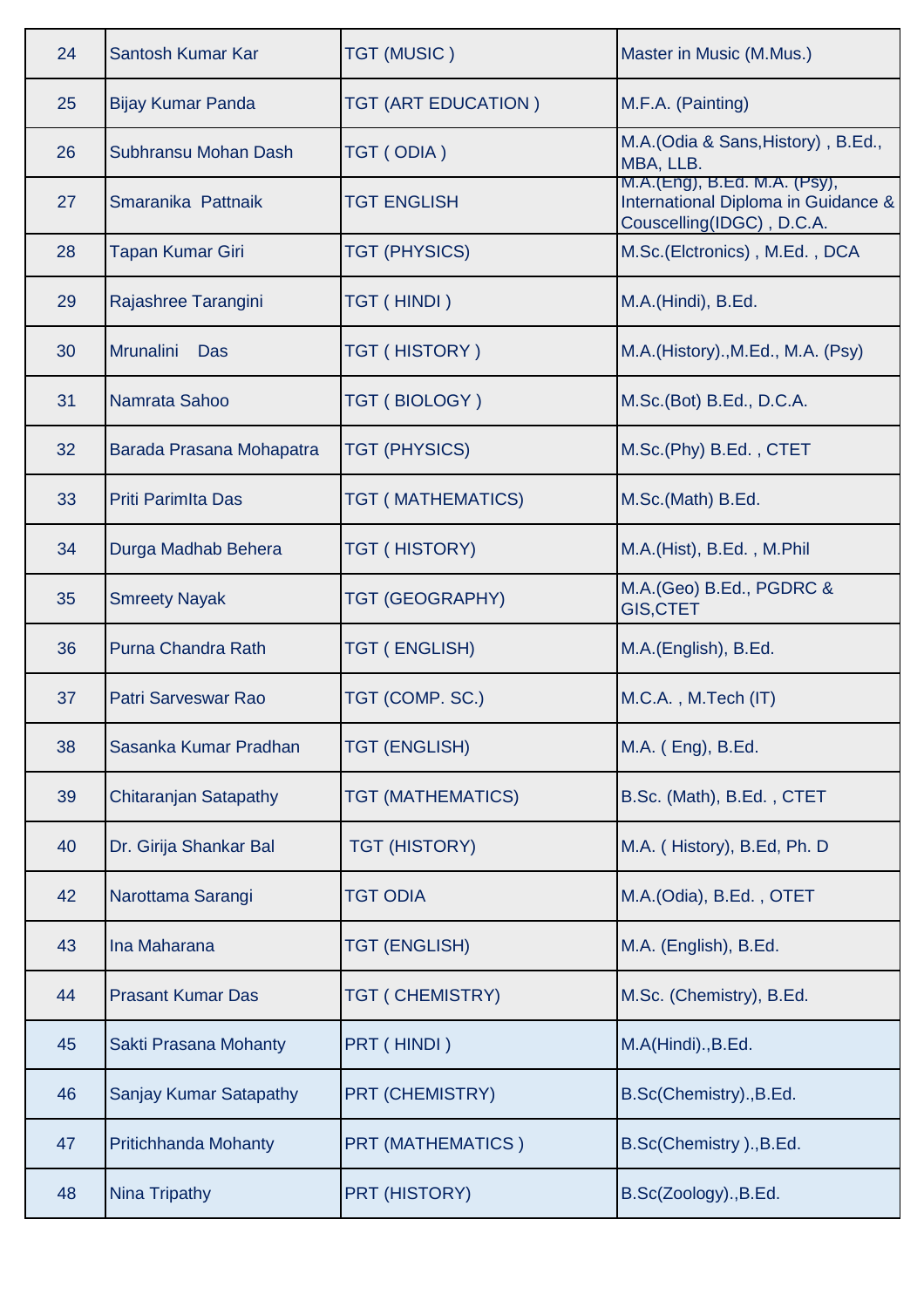| 49 | <b>Ahuti Pattnaik</b>      | <b>PRT (HISTORY)</b>   | M.A(History, Pol.Sc)., B.Ed.                            |
|----|----------------------------|------------------------|---------------------------------------------------------|
| 50 | Rajendra Kumar Sahu        | <b>PRT (ENGLISH)</b>   | M.A.(Eng), B.Ed., CTET                                  |
| 51 | Manoj Kumar Nahak          | PRT (HINDI)            | M.A.(Hindi), B.Ed., CTET                                |
| 52 | Kshanaprava Nanda          | PRT (ODIA)             | M.A(Odia)(History)., B.Ed.                              |
| 53 | <b>Sunita Mohanty</b>      | <b>PRT (ENGLISH)</b>   | M.A.(Eng) CT, B.Ed., CTET                               |
| 54 | <b>Minati Mishra</b>       | <b>PRT (ENGLISH)</b>   | M.A.(English), B.Ed., PGDTE, CTET                       |
| 55 | <b>Sasmita Rout</b>        | PRT (COMP. SC.)        | M.Sc (Botany) MCA, B.Ed.                                |
| 56 | Kabitarani Kharsel         | <b>PRT ENGLISH</b>     | M.A.(English), B.Ed., CTET                              |
| 57 | <b>Sasmita Senapaty</b>    | <b>PRT MATHEMATICS</b> | M.Sc. (Math), B.Ed., CTET                               |
| 58 | <b>Amrita Trupti</b>       | <b>PRT ENGLISH</b>     | M.A. (ENGLISH), B.Ed, B. Mus.<br>CTET <sub></sub>       |
| 59 | Ananya Mandal              | <b>PRT SCIENCE</b>     | B.Sc.(Zoo)B.Ed., M.A.(HIST), CTET                       |
| 60 | Deva Kusuma Kumari         | <b>PRT MATHEMATICS</b> | B.Sc.(Math), B.Ed., OTET                                |
| 61 | Rashmi Samantaray          | <b>PRT SCIENCE</b>     | M.Sc.<br>M.Phil,<br>(Botanty)<br>,B.Ed.,<br><b>CTET</b> |
| 62 | Poom Kavitha Balu          | <b>PRT MATHEMATICS</b> | M.Sc.(Math), B.Ed.OTET, CTET.                           |
| 63 | Sanjay Kumar Sahoo         | <b>PRT ENGLISH</b>     | M.A.(English.) B.Ed., CTET                              |
| 64 | <b>Biswa Mohan Mohanty</b> | PRT(COMP.SC.)          | B.Sc., M.C.A., B.Ed., CTET.                             |
| 65 | <b>Purnima Dwivedy</b>     | <b>PRT MATHEMATICS</b> | B.Sc. (Math)., B.Ed., CTET                              |
| 66 | Keshab Chandra Pradhan     | <b>PRT (ODIA)</b>      | M.A. (Odia), B.Ed., Sastri (Hindi),<br>LLB, PGDCA       |
| 67 | Depak Ranjan Behera        | PRT (P.E.T.)           | B.P.Ed, NSNIS(FB)                                       |
| 68 | S. Saluja                  | <b>PRT (ENGLISH)</b>   | M.A. (English), B.Ed.                                   |
| 69 | Archana Tiwari             | PRT (HINDI)            | M.A.(Hindi), B.Ed., CTET, Hindi<br>Visharad             |
| 70 | Sujata Mohanty             | <b>PRT (ODIA)</b>      | M.A. (Odia), B.Ed., CTET.                               |
| 71 | Sataswini Behera           | <b>PRT (MATH)</b>      | B.Sc. (Mathematics), B.Ed.                              |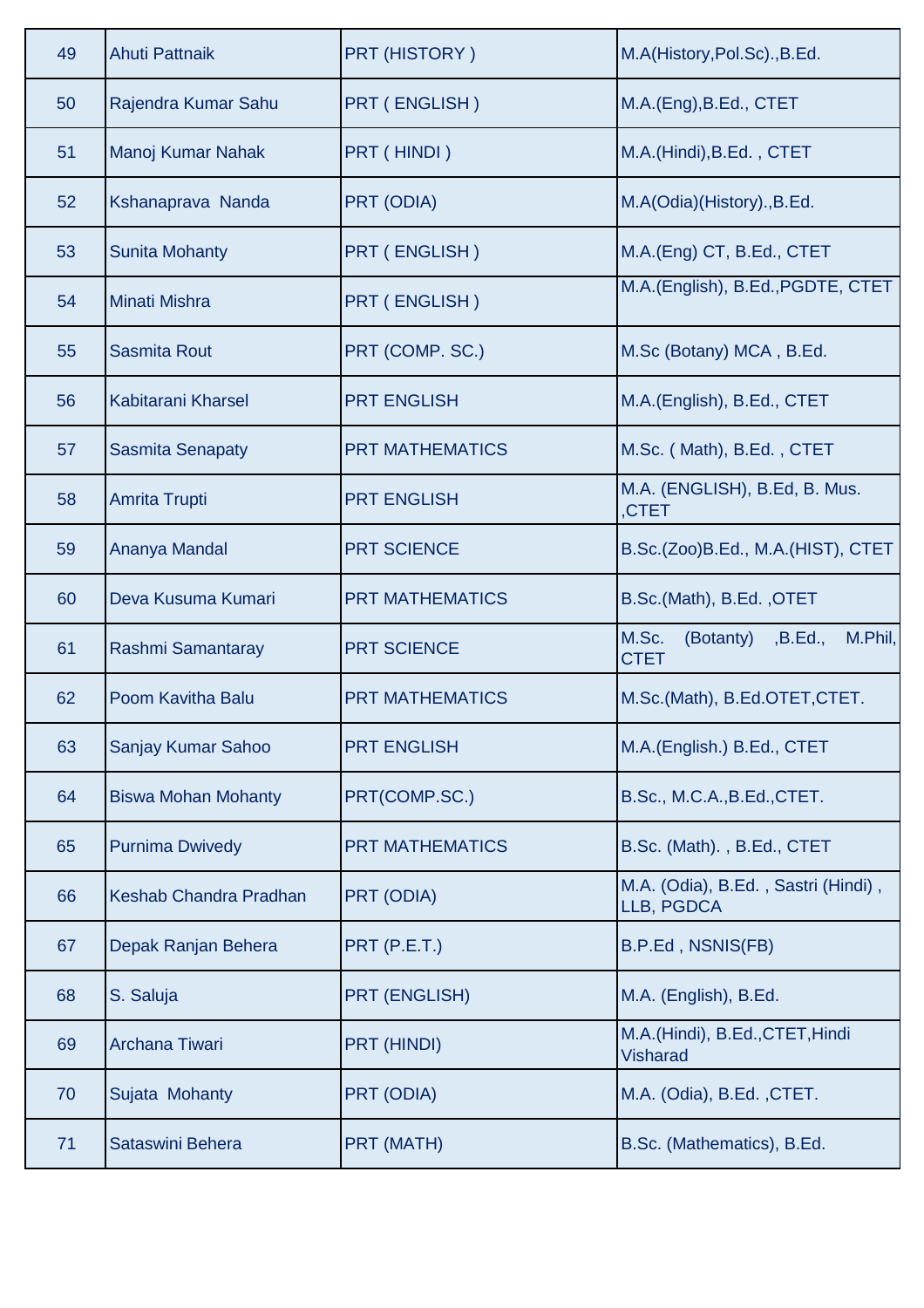| 74 | Rajalaxmi Tripathy        | PRT, YOGA                    | M.A. (Home.Sc.), Diploma Yoga      |
|----|---------------------------|------------------------------|------------------------------------|
| 75 | Rashmi Ranjan Das         | PRT(ART EDUCATION)           | M.F.A. (Painting)                  |
| 76 | Sanghamitra Satapathy     | PRT, SOCIAL SCIENCE          | M.A. (Eco), B.Ed.                  |
| 77 | Neena Dash                | PRT(SCIENCE).                | M.A.(Home.Sc.), B.Ed               |
| 78 | <b>Jagatjit Das</b>       | <b>DANCE TEACHER</b>         | M.A.(Dance)                        |
| 79 | Debolina Goswami          | PRT(ENGLISH)                 | B.A.(English), B.Ed.               |
| 82 | <b>Madhumita Mishra</b>   | <b>PREPRIMARY TR.</b>        | MA(Sociology), STT, D.El.Ed.       |
| 83 | Pragalva Mohanti          | <b>PREPRIMARY TR.</b>        | M.A.(English), D.El.Ed.            |
| 84 | <b>Suprabina Das</b>      | PREPRIMARY TR.               | M.A.(Sociology), NTT               |
| 85 | Saswati Behera            | <b>PREPRIMARY TR.</b>        | M.A. (Applied Geography), D.El.Ed. |
| 86 | Sweekruiti Routray        | <b>PREPRIMARY TR.</b>        | M.A. (Psychology), M.Phil, B.Ed.   |
| 87 | <b>Ansita Patro</b>       | <b>PRE PRIMARY TR</b>        | M.Com.                             |
| 88 | <b>Sivani Das</b>         | <b>PRE PRIMARY TR</b>        | B. A. (ENGLISH), D.EI.Ed.          |
| 89 | Swagatika Das             | Librarian                    | M.Lib., B. Ed.                     |
| 92 | Ramesh Chandra Mishra     | Head Clerk (Establishment)   | B.A. (Hons.)                       |
| 93 | <b>Bijayaram Sahoo</b>    | <b>Head Clerk (Accounts)</b> | B.Com.                             |
| 94 | Khetra Mohan Mohaptra     | <b>UDC</b>                   | B.A.                               |
| 95 | <b>Pratap Kumar Samal</b> | <b>UDC</b>                   | M.A.                               |
| 96 | <b>Ashok Kumar Sahu</b>   | <b>UDC</b>                   | M.A. P.G.D.C.A.                    |
| 97 | Braja Mohan Pattanaik     | <b>LDC</b>                   | B.A., P.G. Diploma in Tourism.     |
| 98 | <b>Ashok Kumar Guin</b>   | <b>DEO</b>                   | B.A., P.G.D.C.A.                   |
| 99 | Satyabrata Nayak          | <b>DEO</b>                   | B.A., P.G.D.C.A.                   |